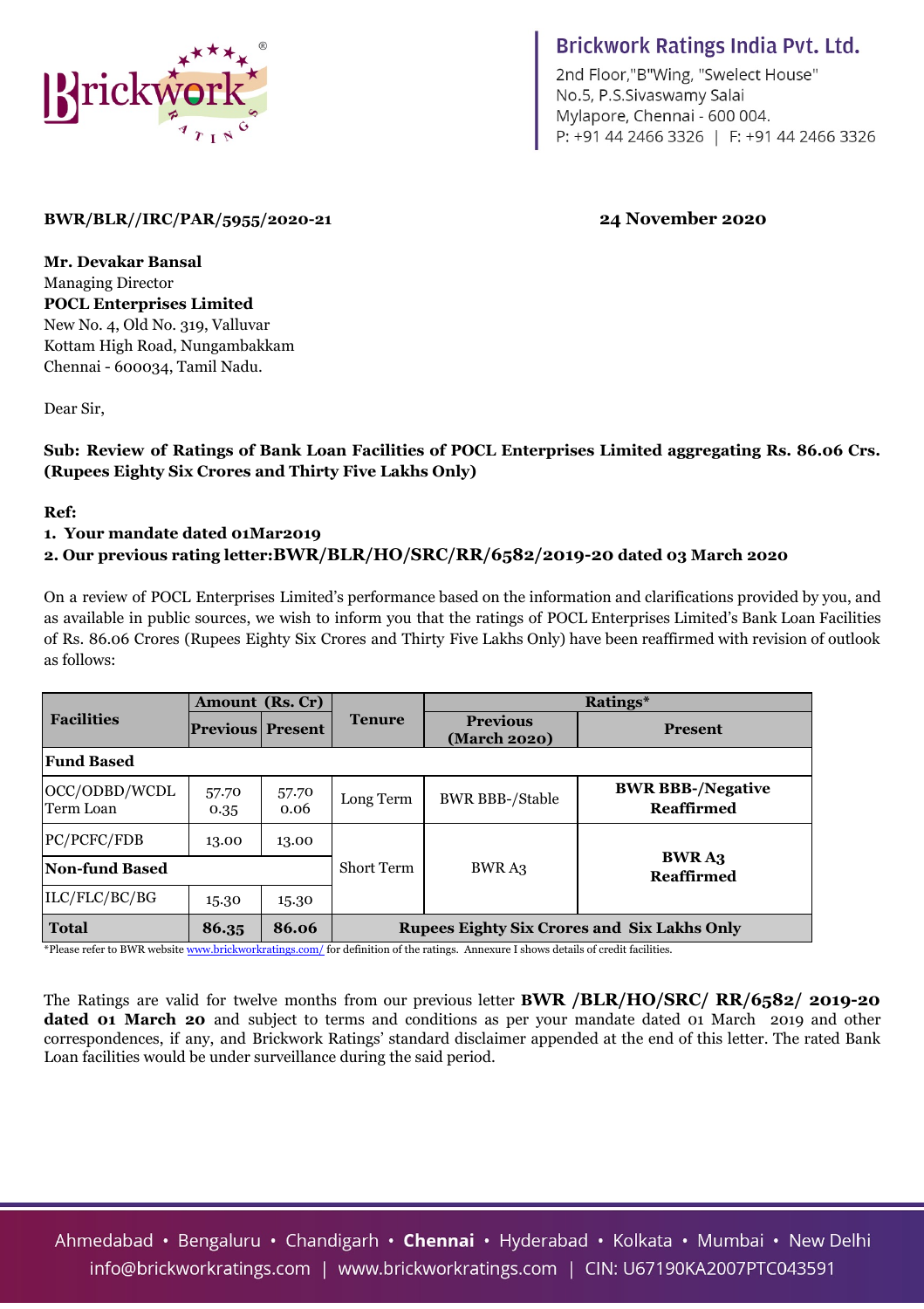

#### **POCL Enterprises Limited**

**BWR/BLR//IRC/PAR/5955/2020-21 24 November 2020**

The rated bank loan facilities would be under surveillance during the said period. You are required to submit information periodically as per Annexure II for the purpose of surveillance/review. You are also required to keep us informed of any information/development that may affect your Company's finances/performance without any delay. **You are also requested to submit No Default Statement on a monthly basis.**

We are also enclosing the Rating Rationale. Kindly acknowledge.

Best Regards,

frand Lin

**Parvathavardhini Natarajan Associate Director - Ratings Brickwork Ratings India Pvt Ltd.**

Note: Rating Rationale of all accepted Ratings are published on Brickwork Ratings website. All non-accepted ratings are also published on Brickwork Ratings web-site. Interested persons are well advised to refer to our website [www.brickworkratings.com](http://www.brickworkratings.com/), **If they are unable to view the rationale, they are requested to inform us on [brickworkhelp@brickworkratings.com](mailto:brickworkhelp@brickworkratings.com)**.

**Disclaimer:** Brickwork Ratings (BWR) has assigned the rating based on the information obtained from the issuer and other reliable sources, which are deemed to be accurate. BWR has taken considerable steps to avoid any data distortion; however, it does not examine the precision or completeness of the information obtained. And hence, the information in this report is presented "as is" without any express or implied warranty of any kind. BWR does not make any representation in respect to the truth or accuracy of any such information. The rating assigned by BWR should be treated as an opinion rather than a recommendation to buy, sell or hold the rated instrument and BWR shall not be liable for any losses incurred by users from any use of this report or its contents. BWR has the right to change, suspend or withdraw the ratings at any time for any reasons.